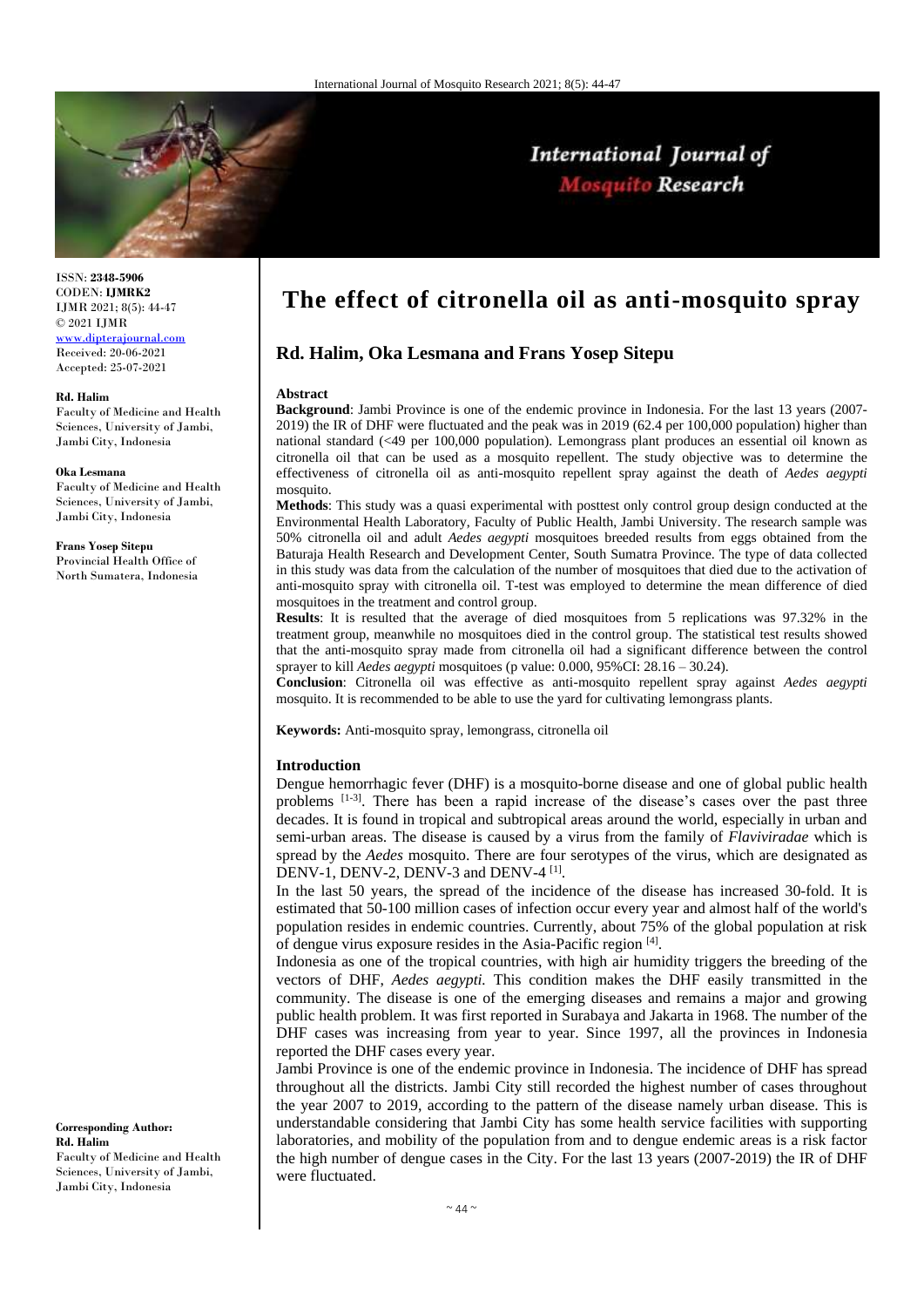In the period of 2008-2010 the IR intended to decline, but since 2017 the IR increase and the peak was in 2019 (62.4 per 100,000 population) higher than national standard (<49 per 100,000 population)  $[5]$ . The most effective way to prevent transmission of the virus by preventing the bite of the *Aedes aegypti* mosquitoes [1] .

In dengue endemic areas, it is estimated that 85% of people use commercial insecticides to prevent *Aedes aegypti* bites. The most widely used type of insecticide is mosquito coil with the most commonly active ingredients are *pyrethroids*. Some studies found that mosquito coils are danger for human health  $[6-9]$ . It is because the exposure of its smoke can pose significant acute and chronic health risks. Burning one mosquito coil would release the same amount of PM (2.5) mass as burning 75-137 cigarettes. The emission of formaldehyde from burning one coil can be as high as that released from burning  $51$  cigarettes  $[6]$ . The need for environmental friendly and safe for health insecticides especially *Aedes aegypti* mosquito is an urgent.

Essential oils from plants are generally known as important natural insecticides because they will break down into nontoxic products and have little effect on organisms and the environment [10]. Many studies clearly resulted that clove and citronella oils are the best resources as essential herbal antimosquito against *Aedes aegypti* and *Culex* [10-15] . One of the anti-mosquito plants is the lemongrass (*Cymbopogon nardus*) which produces starch or essential oil generally known as citronella oil. The oil contains two important chemical compounds, namely citronellal and geraniol which function as mosquito repellent <sup>[16]</sup>. Lemongrass plants, especially the stems and leaves contain substances such as *geraniol, methyl heptenone, terpenes, terpenes-alcohol, organic acids* and especially *citronellal* which can be used as mosquito repellents<sup>[17]</sup>.

The main content of citronella is essential oil with citronellal, citronellol, and geraniol compounds. Distillation results from citronella can be obtained geraniol and citronellal which can be used to repel mosquitoes. The ash from the leaves and stalks of citronella contains silica which is the cause of dedication (continuous discharge from the insect's body). Citronelal and geraniol are active ingredients that are disliked and highly avoided by insects, including mosquitoes so that the use of these materials is very useful as a mosquito repellent. This is because the CO2 compounds produced by glands on human skin can be detected by mosquitoes through smell and sight [18].

The combination of the use of essential oils of citronella oil and patchouli as active ingredients in refelent products can provide a protection power of 85.2% for up to 6 hours <sup>[19]</sup>. There is an effect of using lemongrass extract as an insecticide to replace malathion in fogging with the death rate of *Aedes aegypti* mosquitoes The average number of mosquito deaths using lemongrass extract as a poison with the fogging method is 90% <sup>[13]</sup>. Lemongrass essential oil has activity in killing mosquitoes [20].

Thus, this study aimed to determine the effectiveness of citronella oil as anti-mosquito repellent spray against the death of *Aedes aegypti*.

## **Methods**

This was a quasi experimental with posttest only control group design that conducted at the Environmental Health Laboratory of Public Health Sciences, Jambi University. The samples in this study were divided into two groups, treatment and control group. The sample in the treatment group were adult *Aedes aegypti* mosquitoes and citronella oil with a concentration of 50%. While the control group were adult *Aedes aegypti* mosquitoes and aquadest. We conducted 5 replication and the adult *Aedes aegypti* mosquitoes were obtained by developing from larva to adult mosquito following the natural cycle of mosquito development. Mosquito's egg samples were obtained from the Health Research and Development Center, Baturaja, South Sumatra Province. The sample size for each replication were 30 mosquitoes. While the citronella oil was obtained from the result of the process of distilling lemongrass stems with a distillation system with a concentration of 50%. The treatment application of citronella oil mosquito repellent spray was by spraying with a 2.0 AL aerosol sprayer that sprayed to the mosquitoes in the mosquito cage. Then we calculated the number of dead mosquitoes observed in a period of 10 minutes. Application of negative control (-) is by using Aquadest solution. Previously, we putted 30 mosquitoes in the cages, place the cage in the room and let it rest for 15 minutes so that the mosquitoes are stable and can adjust to the environment then direct the spray towards the cage with a nozzle distance of 1 meter from the cage. Spraying is carried out on each cage.

The study was conducted at 08.00 am until finished, with an interval of 1 hour and repeated the experiment 5 times replication and observed and counted the number of dead mosquitoes every ten minutes. Data analysis using SPSS program, with T Test test.

## **Results**

Our study results showed that the average of died mosquitoes from the first to fifth treatments sprayed by the anti-mosquito spray made from citronella oil with a concentration of 50% showed was 29.2 mosquitoes, and the mortality rate was 97.3%. Meanwhile, for the treatment of anti-mosquito spray with negative control, there were no deaths against mosquitoes (Table 1).

**Table 1:** Results of anti-mosquito spray made from citronella oil against the death of *Aedes aegypti* mosquitoes

|                    |                  | No of died mosquitoes |                |               |
|--------------------|------------------|-----------------------|----------------|---------------|
| <b>Replication</b> | <b>Treatment</b> | $\frac{6}{10}$        | <b>Control</b> | $\frac{6}{9}$ |
|                    | 29               | 96.7                  |                |               |
|                    | 28               | 93.3                  |                |               |
|                    | 30               | 100                   |                |               |
|                    | 30               | 100                   |                |               |
|                    | 29               | 96.7                  |                |               |
| Average            | 29.2             | 97.3                  |                |               |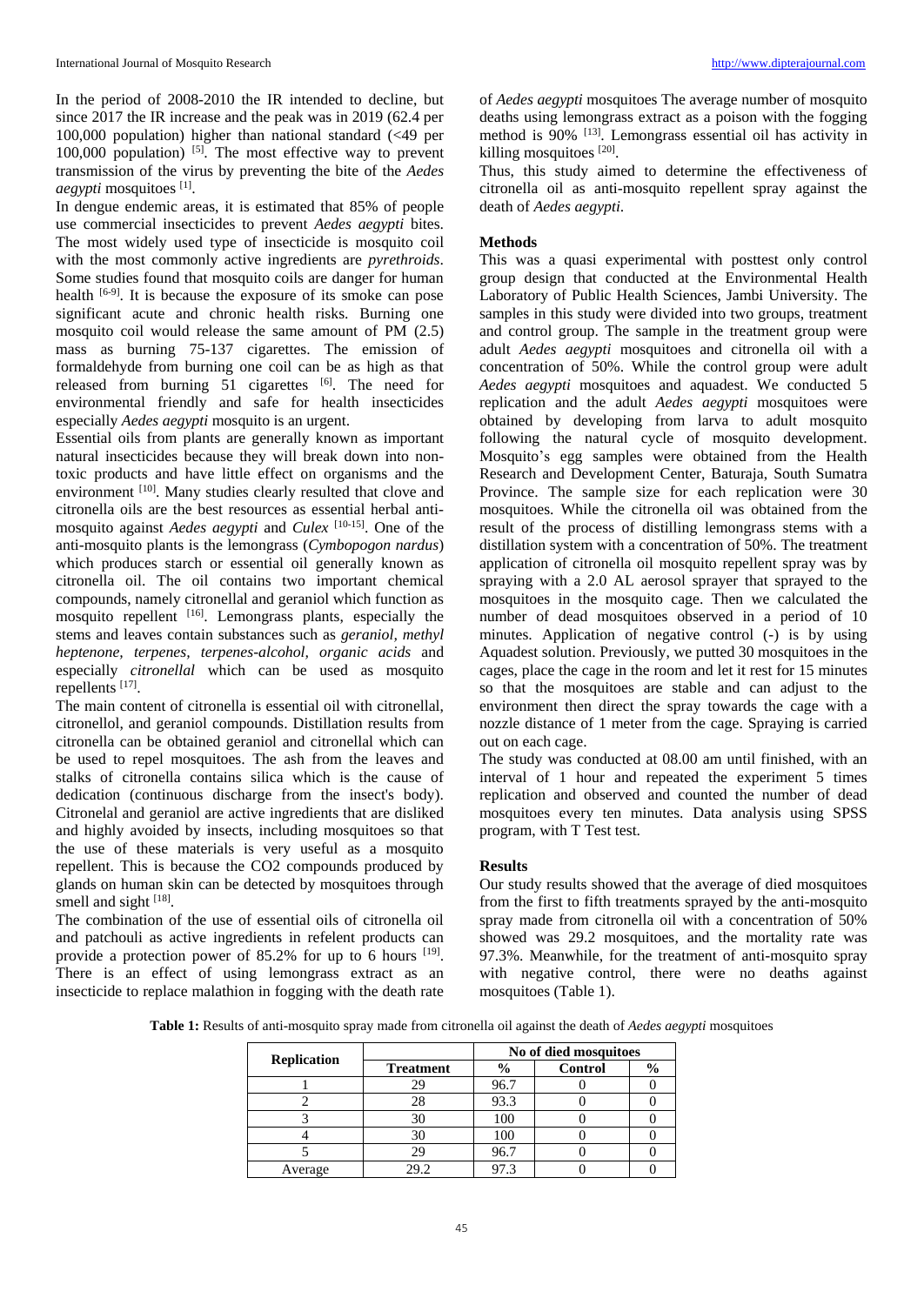Based on Table 1, it can be seen that in replication 3 and 4 in the treatment group all the mosquitoes were died (100%). Meanwhile, no mosquitoes died in the control group.

The statistical test results showed that the anti-mosquito spray

made from citronella oil had a significant difference between the control sprayer to kill *Aedes aegypti* mosquitoes (p value: 0.000, 95%CI: 28.16 – 30.24), the results can be seen in the Table 2.

|  |  | <b>Table 2:</b> Statistical test results |
|--|--|------------------------------------------|
|--|--|------------------------------------------|

| Variable             | Mean  | SD    | SЕ    | 95% CI            | <b>P</b> Value |
|----------------------|-------|-------|-------|-------------------|----------------|
| Citronella oil spray | 29.20 | 0.837 | 0.374 | 28.16<br>$-30.24$ | 0.000          |
| Control              | .00   | .000  | ገ.000 | -                 |                |

## **Discussion**

The results showed that the average number of died mosquitoes against the citronella oil spray was 29.2%. The highest percentage of mosquito mortality was in the third and fourth replication (100%). These results indicated that all the replications in the treament group resulted died mosquitoes compared with in the control group that used aquadest. The citronella oil from the lemongrass extract is effective as antimosquito spray.

The main content of lemongrass is essential oil with citronellal component, citronellol and geraniol. The distillation process of the plant resulted geraniol and citronellal which can be used as mosquitoes repellent. Ash from its' leaves and stem contain silica which is the cause of dedication (exit fluids from the insect's body continuously) [21]. Citronelal and geraniol are ingredients disliked and highly avoided insects, including mosquitoes so that the use of these materials is very useful as a mosquito repellent. These ingredients known to block mosquitoes' carbon dioxide receptor can't be used around people because of unpleasant odors and health safety concerns [9].

The death of mosquitoes after giving the formulation of citronella solution was due to the activity of the essential oil in lemongrass working on the respiratory system. The larvicidal effect of lemongrass powder is thought to be from the content of lemongrass in the stems and leaves of lemongrass. Lemongrass has toxic properties (desiscant), according to the way this poison works like a contact poison that can give death, due to continuous fluid loss so that the body is dehydrated, the mechanism of action of lemongrass inhibits the acetylcholinesterase enzyme by releasing serine phosphorylation of serine at the center of the enzyme concerned  $[22]$ . Symptoms of poisoning, due to the accumulation of acetylcholine which causes a special poisoning characterized by central nervous system disorders, convulsions, respiratory paralysis, and death [18, 21].

According to how it works, the chemical compound in the lemongrass extract is like a contact poison that can give death due to continuous fluid loss, so that the mosquito's body lacks fluids <sup>[23]</sup>. At first, this insecticide enters the insect's body through the surface of the body, especially the thin skin, for example in the areas associated with the segments, indentations formed from body plates, at the base of the hair and the respiratory tract. The poison that has been attached to the insect will directly enter the body and this is where the poisoning begins <sup>[22]</sup>. The average number of mosquitoes that died was 90%. There is a significant difference in usage Lemongrass extract as a substitute for malathion poison with the mortality rate of *Aedes aegypti* mosquitoes [13] . The formulation of Citronella oil with VCO gives suggestive results to consider that the intensity of the oil can have relevance to the retention time of protection on the skin [11]. The citronella oil as repellent against the bite of *Aedes aegypti*

mosquito is also effective by a minimum concentration of 3%. The higher concentration of citronella oil, the better it is used as a repellent  $[24]$ . Citronella oil is one natural product that can be used as a repellent in accordance with the repellent requirements, that is, does not interfere with its use. It is made from natural ingredients that are not sticky, smells good, nontoxic and does not cause irritation to the skin and utilizes the yard environment and is easy to cultivate [10, 11, 20, 21, 25].

## **Conclusions**

The average number of dead mosquitoes by using citronella oil as anti-mosquito spray was 97.32%. The anti-mosquito spray made from citronella oil had a significant difference between the control spray in killing *Aedes aegypti* mosquitoes. The citronella oil is effective as mosquito repellent spray.

## **Suggestions**

It is recommended to use citronella oil as an anti-mosquito spray not only it's effectiveness but also environmental friendly. People urge to use the yard for the cultivation of lemongrass plant.

## **References**

- 1. WHO. Comprehensive guidelines for prevention and control of dengue and dengue haemorrhagic fever. WHO Regional Publication SEARO 2011.
- 2. Sitepu FY, Depari E. Epidemiological and Entomological Investigation of Chikungunya Fever Outbreak, in Serdang Bedagai District, North Sumatera Province, Indonesia, 2013. Glob. Biosecurity 2019;1:31.
- 3. Sitepu FY, Nasution H, Supriyadi T, Depari E. Epidemiological and Entomological Investigation of Dengue Fever Outbreak in. Outbreak, Surveillance, Investig. Response J 2018;11:8-12.
- 4. WHO. Treatment, prevention and control global strategy for dengue prevention and control 2012, 2.
- 5. Jambi P. of. Jambi Province Health Profile 2020.
- 6. Liu W. *et al.* Mosquito coil emissions and health implications. Environ. Health Perspect 2003;111:1454- 1460.
- 7. Ayorinde A, Oboh B, Otubanjo O, Alimba A, Odeigah P. Some Toxicological Effects of a Commonly Used Mosquito Repellent in Lagos State, Nigeria. Res. J Environ. Toxicol 2014;8:46-52.
- 8. Idowu ET, Aimufua OJ, Ejovwoke Y-O, Akinsanya B, Otubanjo OA. Toxicological effects of prolonged and intense use of mosquito coil emission in rats and its implications on malaria control. Rev. Biol. Trop 2013;61:1463-73.
- 9. Torgan C. How mosquitoes detect people. *National Institute of Health* https://www.nih.gov/news-events/nihresearch-matters/how-mosquitoes-detect-people 2013.